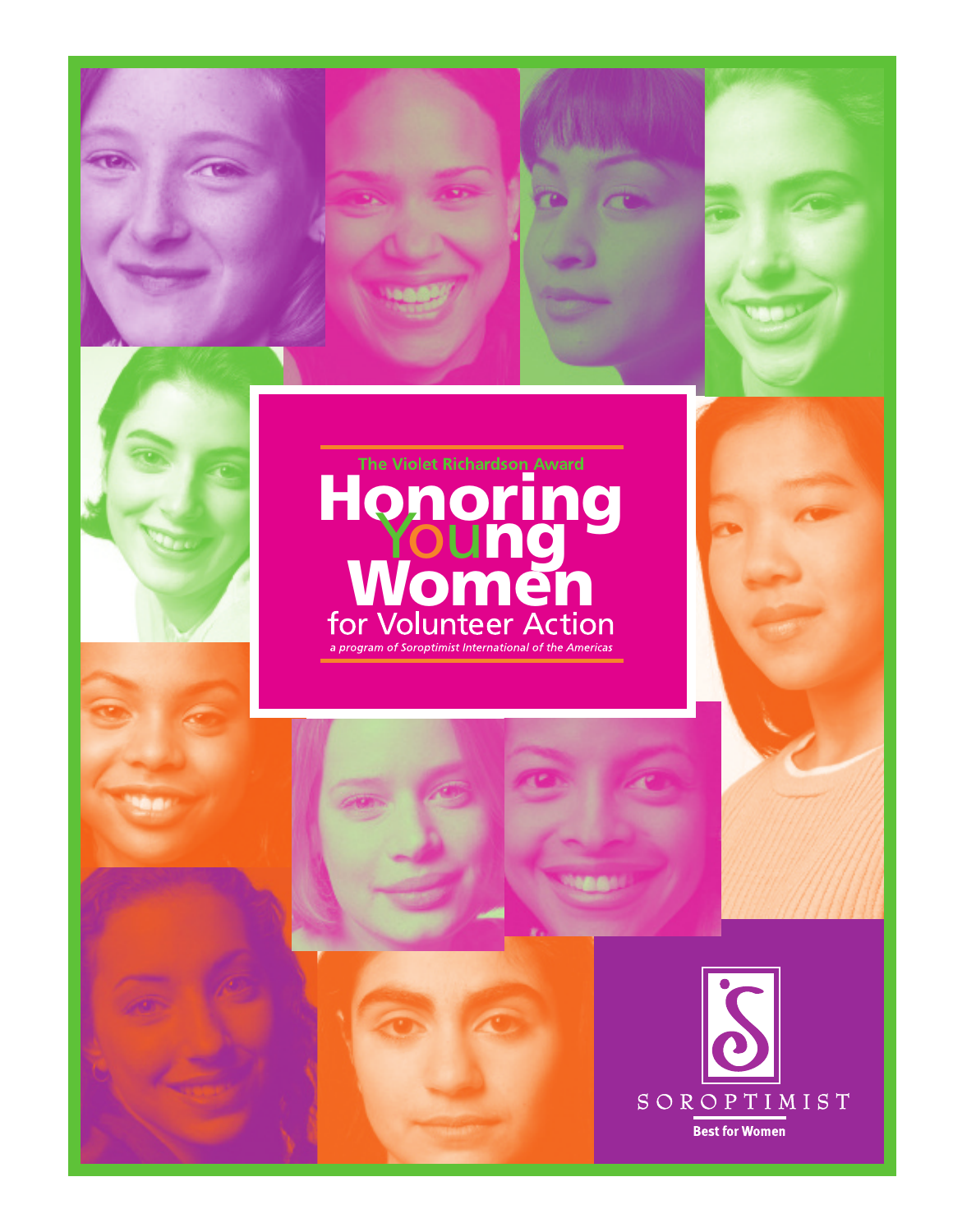## It's What **You** Do That Counts!

**Are you a young woman between the ages of 14 and 17 who volunteers in your community or school? Who sees challenges instead of obstacles? Hope instead of despair? If you are a young woman who believes in the power of volunteer action, then you may be eligible to win a Soroptimist Violet Richardson Award.**

**The Violet Richardson Award recognizes young women who make the community and world a better place through volunteer efforts such as: fighting drugs, crime and violence; cleaning up the environment; and working to end discrimination and poverty. Volunteer actions that benefit women or girls are of particular interest.**

**Soroptimist is an organization of women whose members volunteer in their communities, often working on the same problems that you do. Although we realize that volunteering is its own reward, we also know it feels good to be recognized for your actions. And that's why we sponsor this award.**



# VOLUNTEER

## The Soroptimist Violet Richardson Award Program

**The Violet Richardson Award program begins at the local Soroptimist club level, where the type of award varies. Club level winners then become eligible for one of 28 \$1,000 awards. In addition, \$1,000 will be contributed in honor of these winners to their volunteer organizations. One finalist will be chosen from among the 28 winners for an additional award, including a contribution of \$2,500 to the finalist's volunteer organization.**

**If you think you would make a good Violet Richardson Award candidate, please complete this application and tell us about your volunteer action. Send it to the local Soroptimist club listed on the application.**

**Good luck! And, even if you don't win a Violet Richardson Award, we applaud your efforts to make your community and the world a better place.**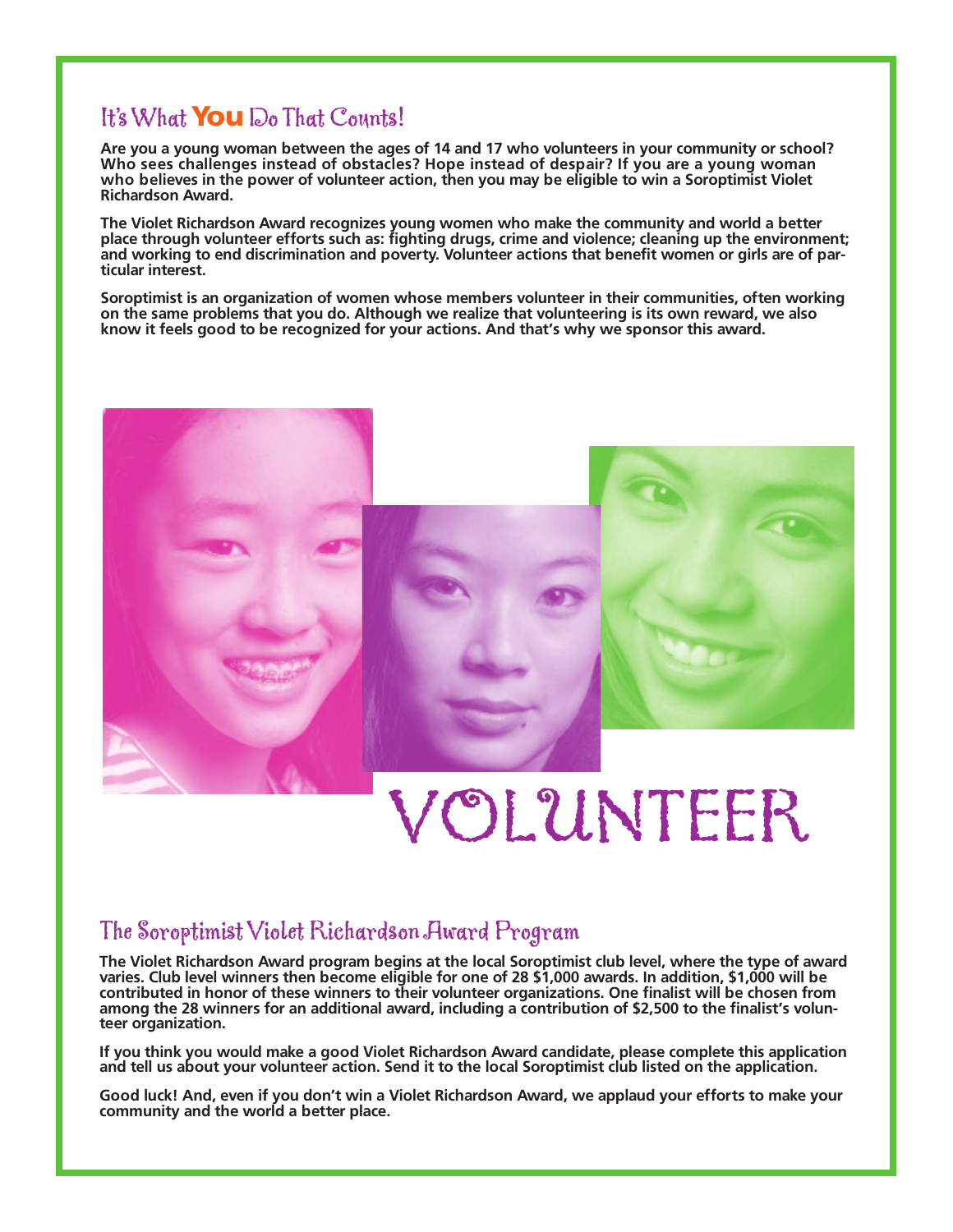## Instructions:

#### **Deadline:**

Completed applications and any supporting materials must be received by December 1 at the address listed in Step 3. Soroptimists, Soroptimist employees and the immediate families of both are ineligible, as are previous Violet Richardson Award winners. Applications submittted directly to Soroptimist headquarters will not be considered.

#### **Step 1: Determine if you are eligible**

Eligible applicants are young women who:

- are currently between the ages of 14 and 17
- have demonstrated initiative in both identifying a problem and trying to solve it
- have had significant and noteworthy accomplishments as volunteers

#### **Step 2: Complete the application**

To fill out the form:

- Select the "Hand Tool," which appears as a small white hand.
- Move the "Hand Tool" and click on the area where you want to type.
- A cursor will appear and you can begin typing to personalize the application. (Note: You will not be able to change the type size. Please limit your answers to the space allotted.)
- Once all parts of the form are personalized, select "Save As" from the "File" menu and change the file name (for example, "VRAemailappLG.pdf," where "LG" are your initials). Click "Save."

#### **Step 3: Email your application**

Send your application with any supporting materials to:

| <b>Soroptimist Club Name:</b> |  |  |
|-------------------------------|--|--|
| <b>Club Contact Person:</b>   |  |  |
| <b>Email Address:</b>         |  |  |
| <b>Address:</b>               |  |  |
| City/State/Zip:               |  |  |
|                               |  |  |
| Phone:                        |  |  |

All inquiries regarding this application should be made to the club contact person listed above.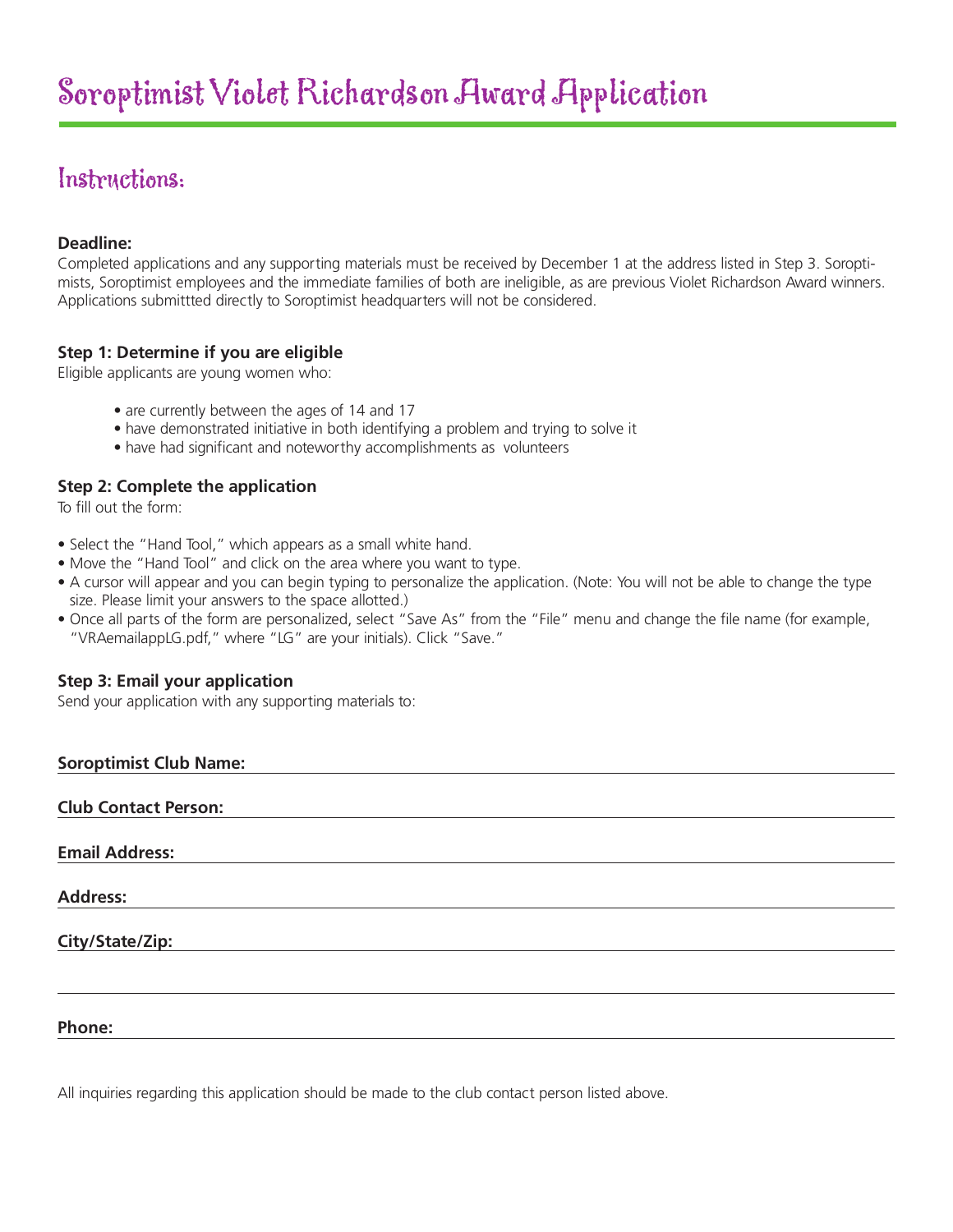## General Information

| Name           |                                              |                       |                    |  |
|----------------|----------------------------------------------|-----------------------|--------------------|--|
|                | (Last)                                       | (First)               | (Middle Initial)   |  |
| Date of Birth  |                                              | <b>Email Address</b>  |                    |  |
| <b>Address</b> |                                              |                       |                    |  |
|                | (Number and Street)                          |                       |                    |  |
| City           |                                              | <b>Province/State</b> | <b>Postal Code</b> |  |
| Country        |                                              |                       |                    |  |
| Phone          |                                              |                       |                    |  |
|                | Name of the organization where you volunteer |                       |                    |  |

#### **Phone number for volunteer organization**

## Essay

On the next page, write an essay, up to 750 words. Tell us where you volunteer and why. Describe the goals of the organization and its impact on the problem(s) it addresses. What is your role in the organization? What have you accomplished as a volunteer?

## Additional Materials (Optional)

Please feel free to submit any supporting materials that you think we should see (for example, newspaper clippings, photographs, etc.). Additional materials are optional. Make sure that your name and phone number are on all additional materials.

### Agreement

- I certify that all information provided in this application is complete and accurate to the best of my knowledge. I will notify the designated club to which I have submitted this application if there are any changes.
- I understand this award is taxable in the United States. Recipients in other countries should check their local tax laws.
- I certify that this is the only application I have made this year for a Soroptimist Violet Richardson Award from this or any other Soroptimist club.
- I understand that my application and supporting materials become the property of Soroptimist International of the Americas (SIA) upon submission, and that SIA shall have sole discretion in using these materials for the purpose of publicizing the Violet Richardson Award program.

By typing your name below you adhere to the above requirements.

#### **Signature of Applicant Date**

**Signature of Parent or Guardian**